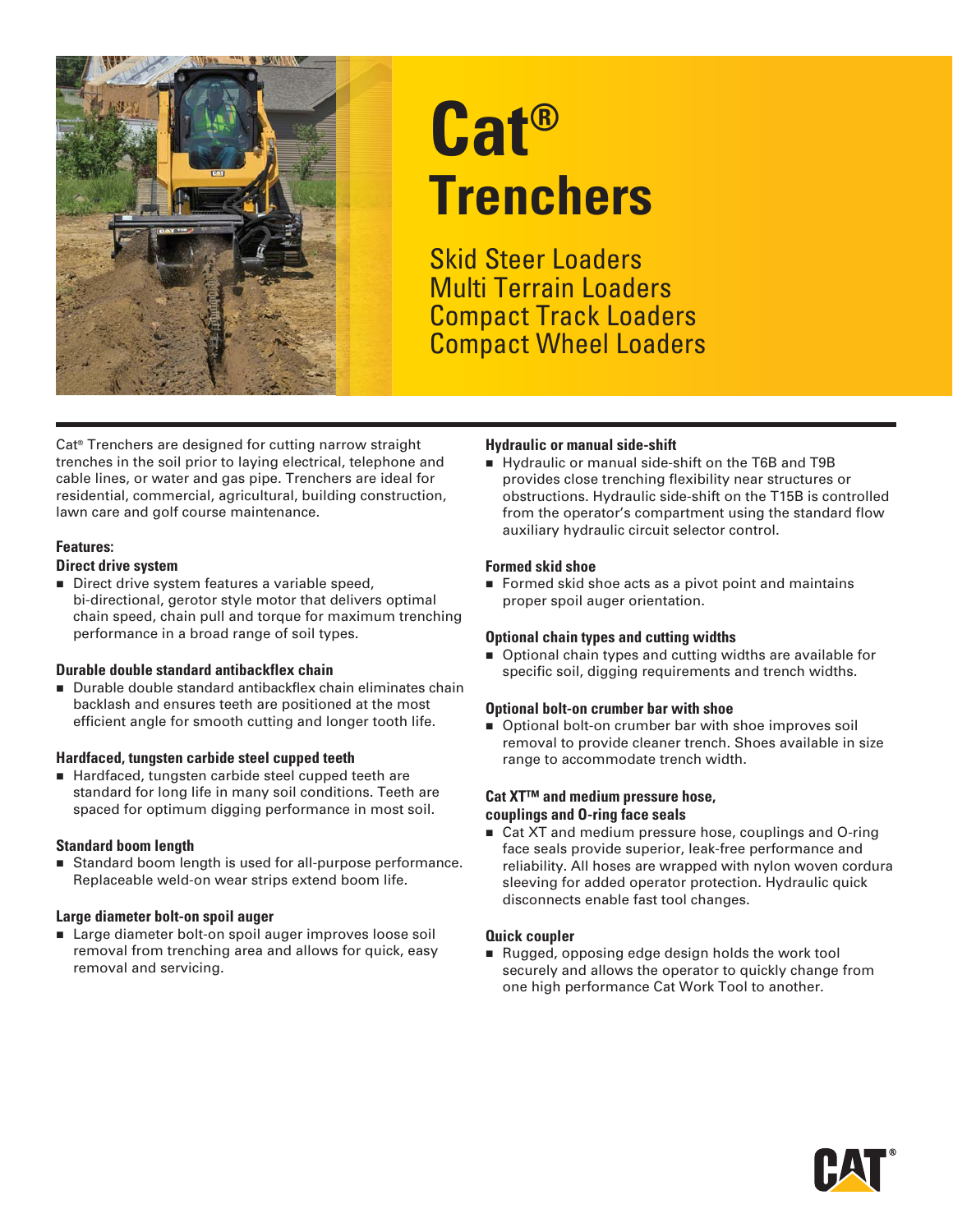## **Cat® Trenchers**

### **Compatibility**

|                  | <b>Model Machines</b>                                                                                                          |  |  |  |  |  |  |  |
|------------------|--------------------------------------------------------------------------------------------------------------------------------|--|--|--|--|--|--|--|
| T <sub>6</sub> B | 216B3, 226D, 232D, 236D, 239D, 242D, 246D, 249D, 257D, 259D, 262D, 272D2, 272D2 XHP, 277D, 279D, 287D, 289D, 297D2, 297D2 XHP, |  |  |  |  |  |  |  |
|                  | 299D2, 299D2 ХНР, 903C2, 906К, 907К, 908К, 906М, 907М, 908М                                                                    |  |  |  |  |  |  |  |
| T9B              | 216B3, 226D, 232D, 236D, 239D, 242D, 246D, 249D, 257D, 259D, 262D, 272D2, 272D2 XHP, 277D, 279D, 287D, 289D, 297D2, 297D2 XHP, |  |  |  |  |  |  |  |
|                  | 299D2, 299D2 ХНР, 903C2, 906К, 907К, 908К, 906М, 907М, 908М                                                                    |  |  |  |  |  |  |  |
| $T15B*$          | 226D, 232D, 236D, 239D, 242D, 246D, 249D, 257D, 259D, 262D, 272D2, 272D2 XHP, 277D, 279D, 287D, 289D, 297D2, 297D2 XHP,        |  |  |  |  |  |  |  |
|                  | 299D2, 299D2 ХНР, 906К, 907К, 908К, 906М, 907М, 908М                                                                           |  |  |  |  |  |  |  |

\* Requires high flow or high flow XPS option on machine.

Machine model availability and attachment vary by region. Please contact your local dealer for availability.

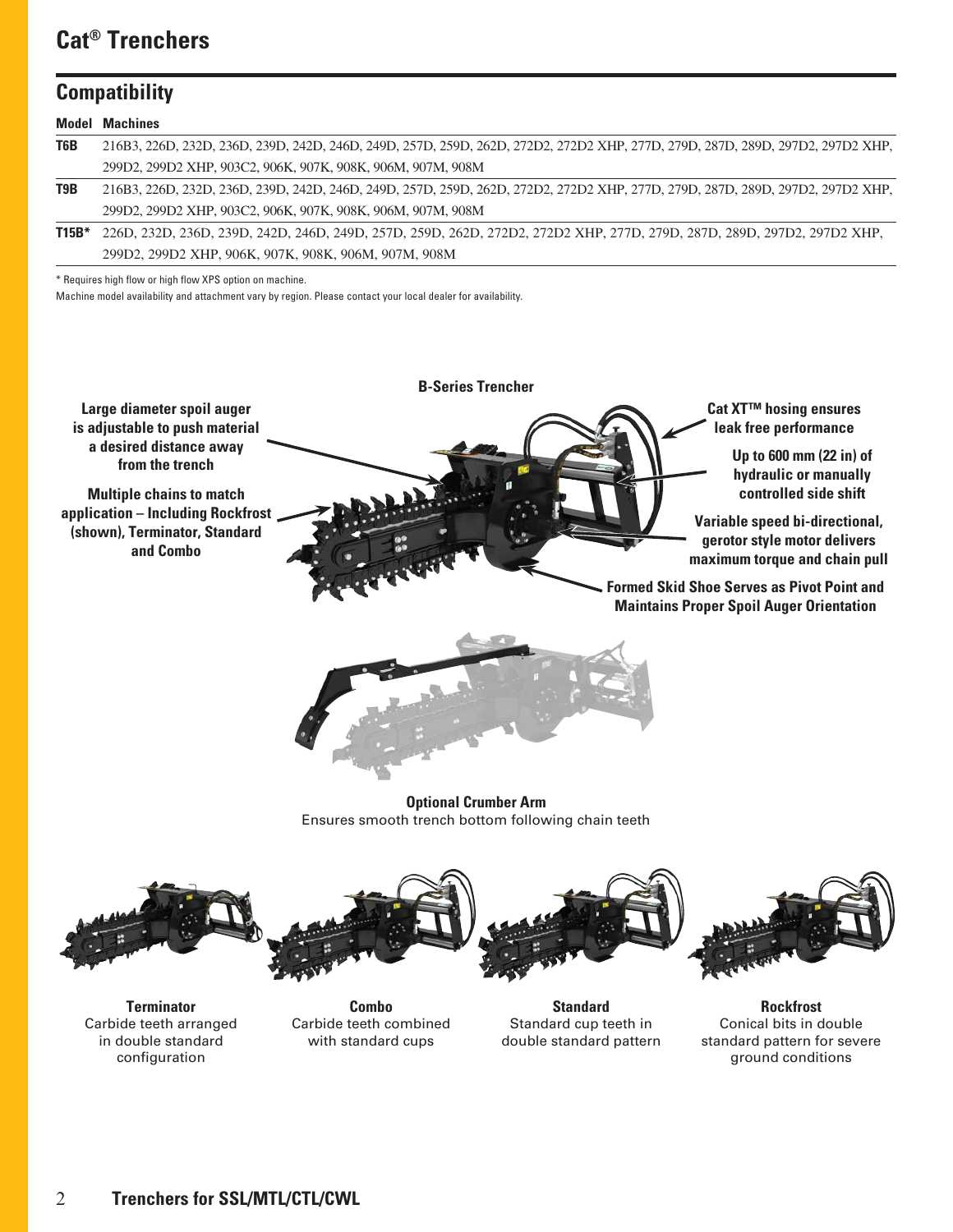# **Specifications**





|                                        |                 |                     | T <sub>6</sub> B                     |                 | T <sub>9</sub> B                     |                 | <b>T15B</b>                          |                 |
|----------------------------------------|-----------------|---------------------|--------------------------------------|-----------------|--------------------------------------|-----------------|--------------------------------------|-----------------|
| <b>A</b> Overall width                 | mm              | (in)                | 1426                                 | (56)            | 1901                                 | (74.8)          | 1901                                 | (74.8)          |
| <b>B</b> Overall length                | mm              | (in)                | 2348                                 | (92)            | 2705                                 | (106.5)         | 3010                                 | (118.5)         |
| <b>C</b> Side-shift travel             | mm              | (in)                | 419                                  | (16.5)          | 559                                  | (22)            | 559                                  | (22)            |
| <b>D</b> Overall height                | mm              | (in)                | 786                                  | (30.9)          | 786                                  | (30.9)          | 786                                  | (30.9)          |
| Max auger clearance                    | mm              | (in)                | 534                                  | (21)            | 534                                  | (21)            | 534                                  | (21)            |
| Spoil auger diameter                   | mm              | (in)                | 457                                  | (18)            | 457                                  | (18)            | 457                                  | (18)            |
| Standard boom length                   | mm              | (in)                | 914                                  | (36)            | 1219                                 | (48)            | 1524                                 | (60)            |
| Unit weight                            | kg              | (lb)                | 397                                  | (875)           | 551                                  | $(1,215*)$      | 601                                  | $(1,325**)$     |
| Required hydraulic flow range          | L/min           | (gpm)               | 42-86                                | $(11-23)$       | $42 - 86$                            | $(11-23)$       | 95-152                               | $(25-40)$       |
| Optimal hydraulic pressure range       | bar             | (psi)               | 145-235                              | $(2,100-3,400)$ | 145-235                              | $(2,100-3,400)$ | 207-310                              | $(3,000-4,500)$ |
| Motor displacement                     |                 | $cm3/rev (in3/rev)$ | 393.9                                | (24.0)          | 393.9                                | (24.0)          | 629.1                                | (38.4)          |
| Theoretical drive shaft torque         | N <sub>em</sub> | $(lb \cdot ft)$     | 1447                                 | (1,068)         | 1447                                 | (1,068)         | 2905                                 | (2,144)         |
| Chain pull @ max pressure <sup>1</sup> | kg              | (lb)                | 1207                                 | (2,661)         | 1207                                 | (2,661)         | 2424                                 | (5,344)         |
| Chain speed @ max flow                 | mpm             | (fpm)               | 155                                  | (508.5)         | 155                                  | (508.5)         | 158                                  | (518.3)         |
| Drive shaft speed @ max flow           | rpm             |                     | 203 rpm @<br>80 L/min (21 gpm)       |                 | 203 rpm @<br>80 L/min (21 gpm)       |                 | 207 rpm @<br>129 L/min (34 gpm)      |                 |
| Optional cutting widths                | mm              | (in)                | 152, 203, 254, 305<br>(6, 8, 10, 12) |                 | 152, 203, 254, 305<br>(6, 8, 10, 12) |                 | 152, 203, 254, 305<br>(6, 8, 10, 12) |                 |

\*\* T9B equipped with 1219 mm (48 in) boom, hydraulic side shift control, double standard antibackflex chain, 203 mm (8 in) cutting width, 50/50 combo carbide/cup chain.

\*\* T15B equipped with 1524 mm (60 in) boom, double standard antibackflex chain, 203 mm (8 in) cutting width, 50/50 combo carbide/cup chain.

1 Max. Pressure: T9B – 235 bar (3,400 psi), T15B – 290 bar (4,205 psi)